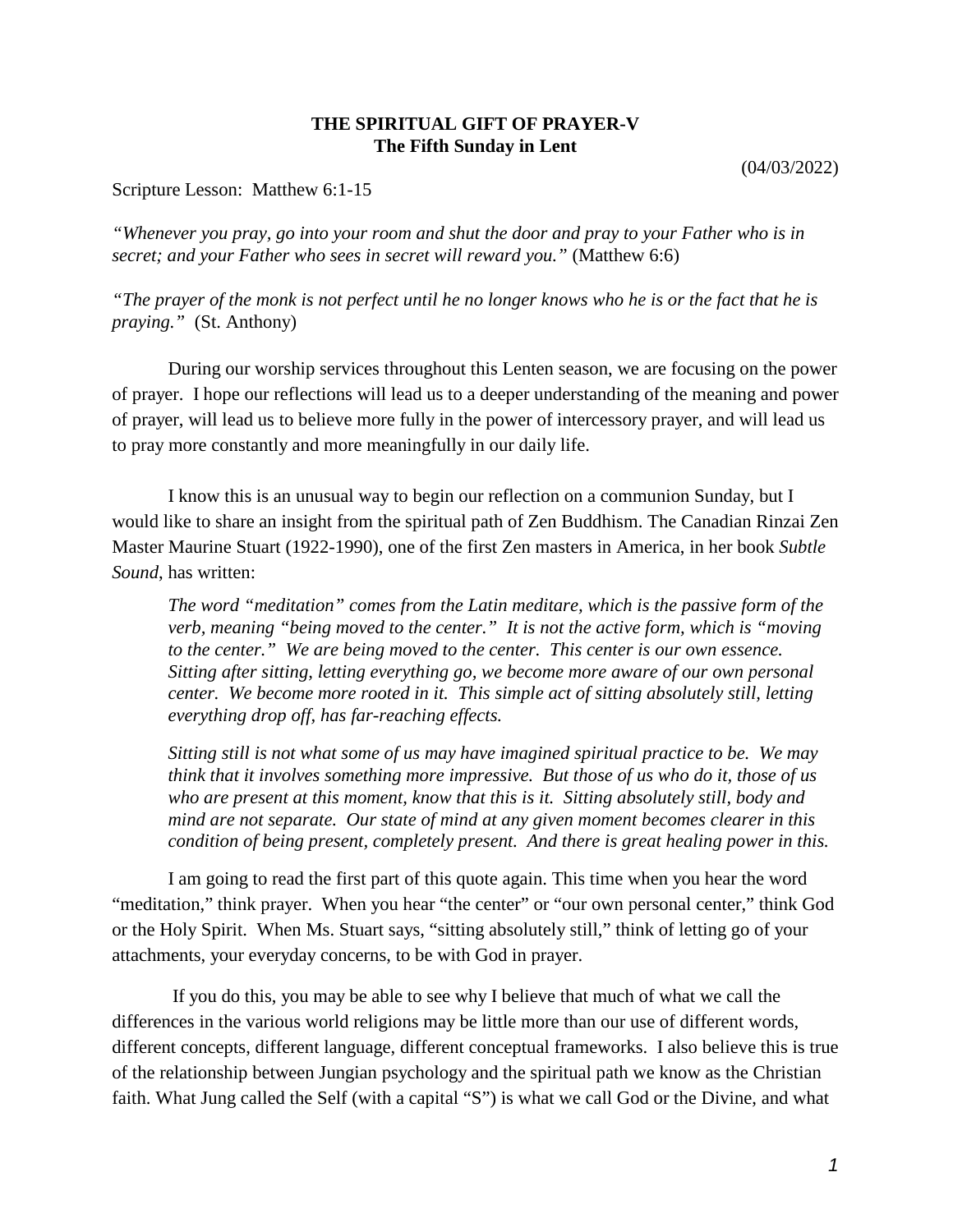Jung calls "the relationship of the ego to the Self" or "the ego-Self axis" is what we call our personal relationship with God. Anyway, listen again to what Ms. Stuart says to us.

*The word "meditation" comes from the Latin meditare, which is the passive form of the verb, meaning "being moved to the center." It is not the active form, which is "moving to the center." We are being moved to the center. This center is our own essence. Sitting after sitting, letting everything go, we become more aware of our own personal center. We become more rooted in it. This simple act of sitting absolutely still, letting everything drop off, has far- reaching effects . . . and there is great healing power in this.*

I never studied Latin (or Greek or Hebrew) in theological school; I was too busy studying psychology, which I thought would be more useful. But I think this is a deep insight into what we call prayer. Ms. Stuart is telling us that prayer is not something we *do*; it is something that is *done to us*. It is not that in prayer *we return to God*; it is that in prayer, *we are drawn or pulled back to God*, to our true center. There is a power within us that is always trying to bring us back to our true personal center, to orient our lives with God's will. We just need to sit very still and let this centering power do its work.

This way of thinking is congruent with a major theme in Christian theology. Karl Barth and other neo-reformation theologians, with whom I am generally at odds, tell us that God has taken the initiative in our relationship, that God has reached out to us before we can ever even think of reaching out to God. I guess you could think of it like the force field that we know as gravity. We don't have to take the initiative to experience gravity; it is already there. Whether we believe it is there or not, whether we want it to be there or not, if we fall off a ladder, we will discover that it is already there, that it is always there, and that it affects us more than we realize.

Prayer is something we can do, but it is more than this; it is something that is done to us. When we quiet ourselves and engage in the process of letting go of our attachments, something happens to us. We feel ourselves pulled toward our true center, which is the Holy Spirit, the risen Christ, or the image of God within us. It is in this sense that prayer is a spiritual gift.

This insight is congruent with the understanding of prayer that we have been exploring throughout this Lenten season. We have considered the teaching that when we pray, we are not building a bridge to a God from whom we have become separated through our sin; we are opening our conscious mind and heart to the God who is already within us. When we quiet our minds and open ourselves to God, we become more aware of that transcendent center within us—the image of God that is implanted in our soul. Our experience of this presence can heal and transform our life. Then, through us, it can heal and transform the world.

Some of our hymns articulate this theology. For example, in 1892, Lucy Larcom wrote the words to today's closing hymn, *Draw Thou My Soul, O Christ, Closer to Thine*. Ms. Larcom suggests that rather than thinking of prayer as our effort to draw closer to Christ, we might think of prayer as Christ drawing our souls closer to him. When this happens, the light of Christ shines through us. She says,

*Draw Thou my soul, O Christ,*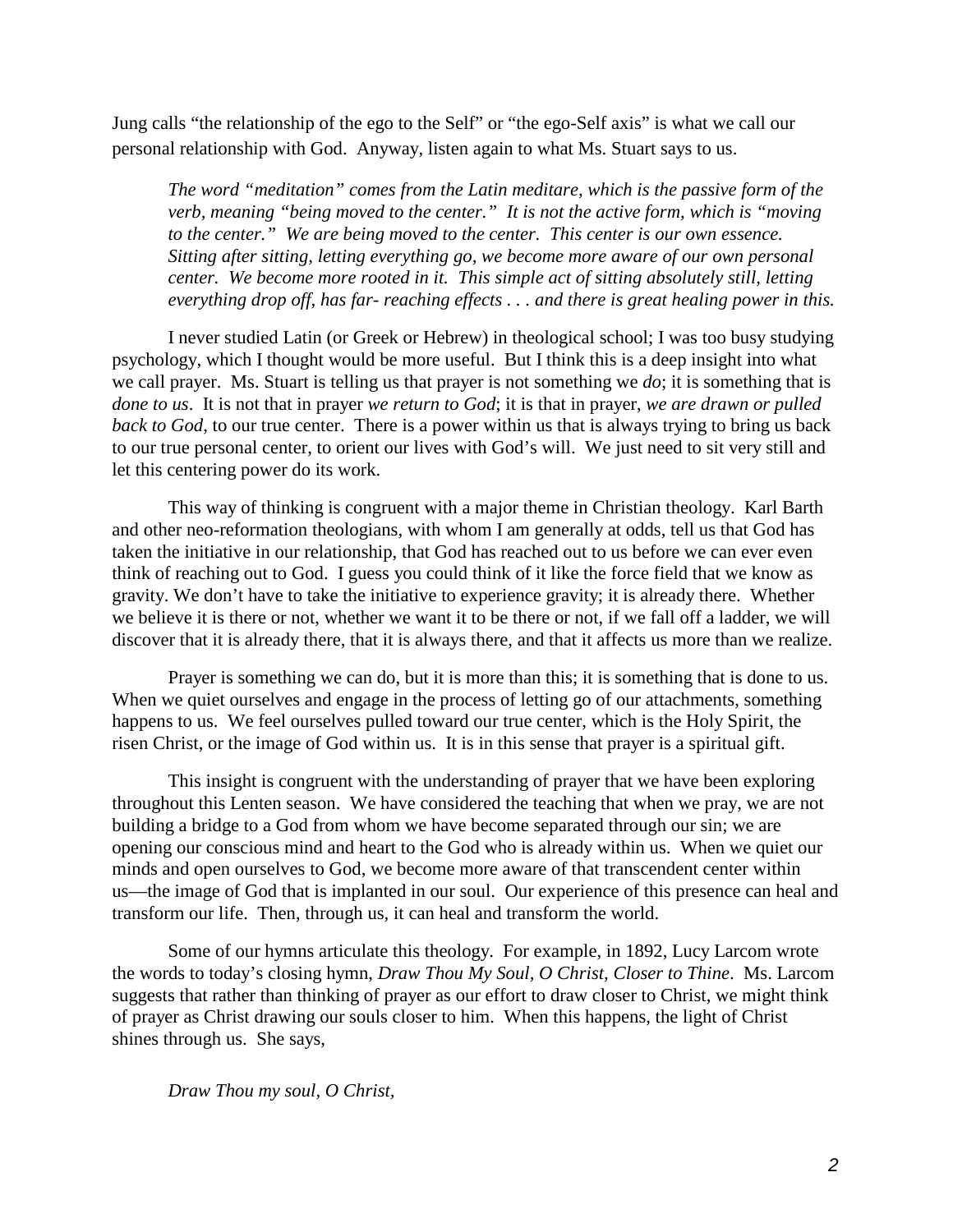*Closer to Thine; Breathe into every wish Thy will divine: Raised my low self above, Won by Thy deathless love, Ever, O Christ, through mine Let Thy life shine.*

*Lead forth my soul, O Christ, One with Thine own, Joyful to follow Thee Through paths unknown: In Thee my strength renew; Give me Thy work to do: Through me Thy truth be shown, Thy love made known.*

*Not for myself alone May my prayer be; Lift Thou Thy world, O Christ, Closer to Thee: Cleanse it from guilt and wrong; Teach it salvation's song, Till earth, as heaven, fulfill God's holy will.*

As you recall, our opening hymn, *I Sought the Lord, and Afterward I Knew*, the words of which were written by George W. Chadwick in 1893, expresses this same theme. Drawing from an earlier anonymous hymn, Mr. Chadwick writes,

*I sought the Lord, and afterward I knew He moved my soul to seek Him, seeking me; It was not I that found, O Saviour true, No, I was found of Thee.*

*Thou didst reach forth Thy hand and mine enfold; I walked and sank not on the storm-vexed sea; 'Twas not so much that I on Thee took hold As Thou, dear Lord, on me.*

*I find, I walk, I love, but O the whole Of love is but my answer, Lord, to Thee! For Thou wert long before-hand with my soul;*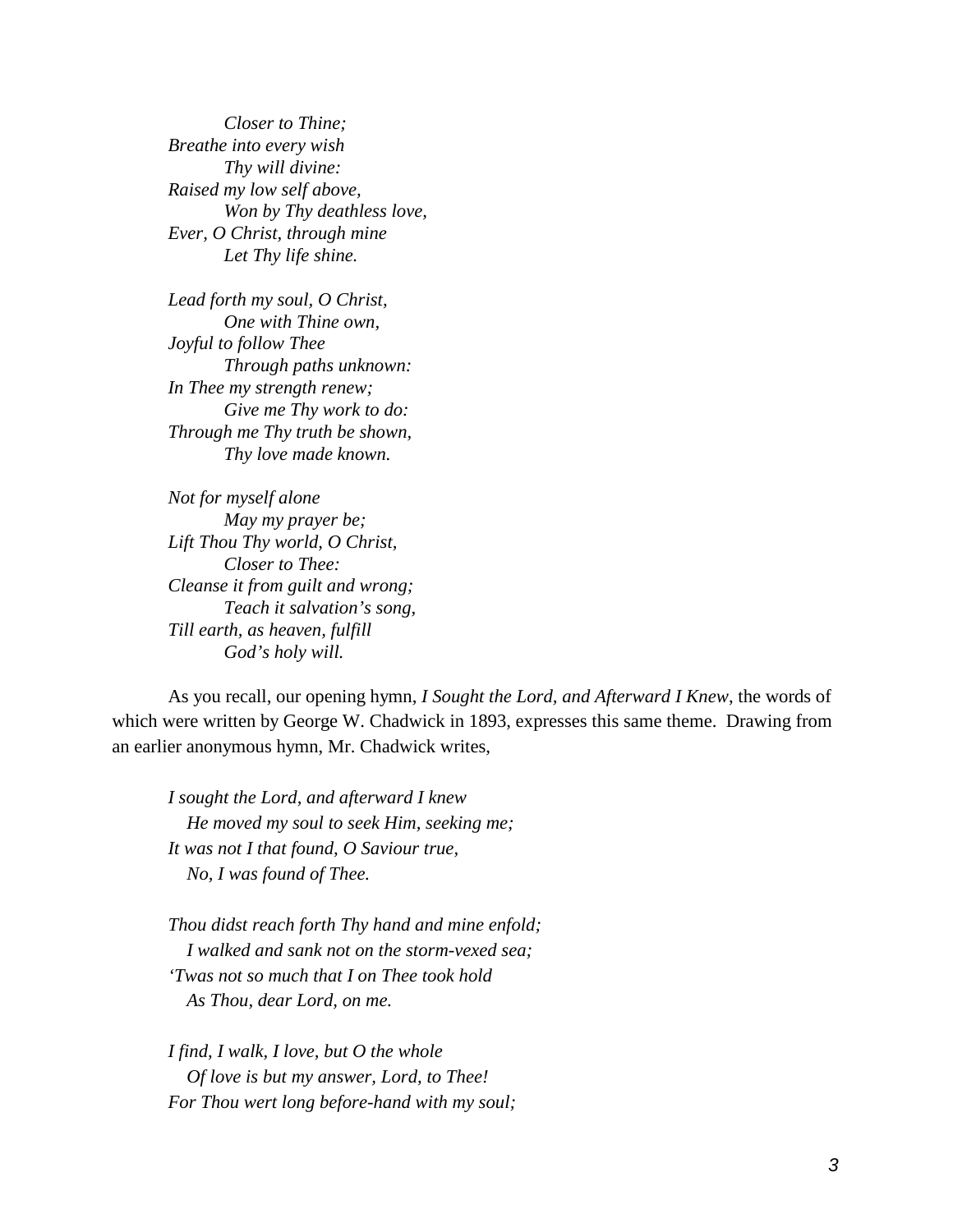## *Always Thou lovedst me.*

Now you know why I love our old hymnal! I don't think we could find a more powerful articulation of faith, a more powerful prayer than that which finds expression in these two hymns!

In one of my earlier reflections, I quoted Henri Nouwen, the Roman Catholic theologian and spiritual guide. Nouwen reminds us that there are many ways to pray. He tells us that the deeper purpose of the practice of prayer is to make our lives more of a prayer. He says,

*In all these moments, we gradually make our lives more of a prayer and we open our hands to be led by God even to places we would rather not go.*

This is a beautiful statement of our goal or objective in learning to pray and in developing the discipline or practice of praying more often and more deeply--to make our lives more of a prayer! If prayer is truly integrated into our lives, as it was with Jesus, our thoughts, our feelings, and our actions become a prayer because they arise in the context of our relationship with God.

When our thoughts, our feelings, and our actions become a prayer, we become transparent to God even as Jesus was transparent to God. Our will becomes God's will. We respond to our sisters and brothers as God would have us respond to them. Another way of putting this is that we take on the mind and the heart of Jesus. When our lives become a prayer, we become more aware of God's presence and more receptive to God's guidance.

Think back to your earliest experiences of prayer, to the prayers you said as a child. Did your family say grace before meals? If so, was it meaningful or did they embarrass you by making the whole family stand up, hold hands, and pray when you were eating out at a restaurant? Did you say a prayer when you woke up in the morning? If you were Roman Catholic, did you say the Rosary before you went to bed at night? Did you pray "Now I Lay Me Down to Sleep?"

When you were a child in Sunday school, did you memorize certain prayers? Did these prayers become mechanistic and meaningless, or did they become powerful and centering through their repetition?

Think about your prayer life now. If you no longer say prayers when you go to bed at night, when did you stop and why? Do you say a prayer when you arise in the morning? Jesus warns against the use of empty phrases in prayer. But just because we use a formal or structured prayer at certain times of the day, it does not mean this prayer is empty! The Lord's Prayer can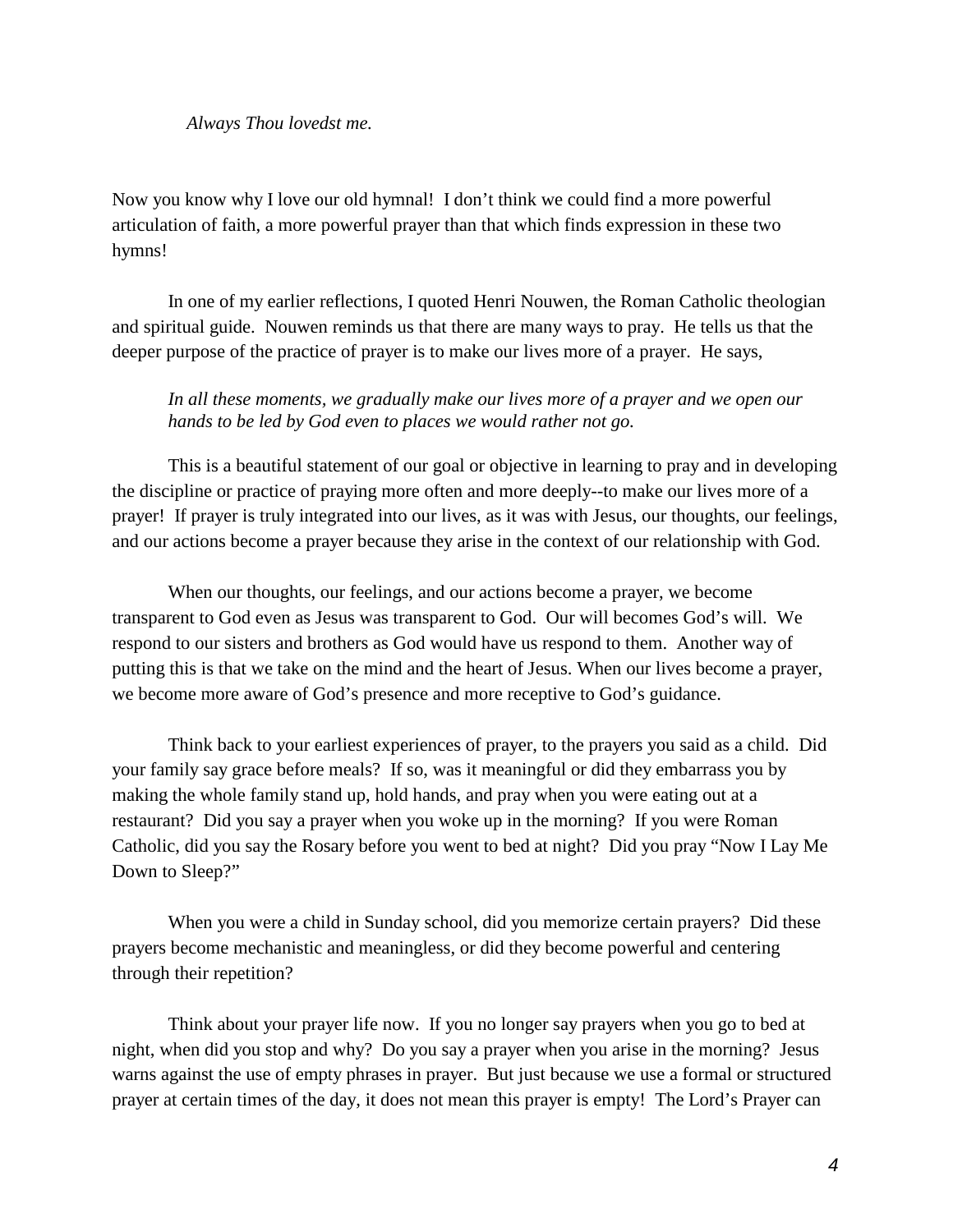be a powerful prayer every time we pray it, as can the Rosary, the Jesus Prayer, or our asking God to bless certain people.

Martin Luther encourages us to pray at the beginning and end of every day. Ignatius Loyola advises us to conduct an "examination of conscience" at the middle of the day and at bedtime. Brother Lawrence of the Resurrection counsels us to pray all day long. The apostle Paul tells us to "pray without ceasing." These spiritual giants encourage us to think about when we pray and how.

In our scripture lesson this morning, Jesus tells us we should pray in secret. He tells us to go into our room and literally or symbolically shut the door, shut out the distractions of the outside world, "still our soul," and go inward.

I believe this is an important way to begin our prayer, whether we are at home alone or here at church in the presence of others. Jesus tells us to put ourselves in the right frame of mind before we raise our concerns and the concerns of those for whom we pray. We should become still, open, and receptive; then we should offer our prayers to God. Jesus tells us that the spirit we bring to our prayer strengthens the transformative power of that prayer.

Jesus tells us not to heap up empty phrases in our prayer. Martin Luther railed against the belief that by repeating certain phrases or prayers we or our loved ones automatically receive thousands of years off our stay in purgatory. Prayer is not a mechanical indulgence. It is an honest and open communication within a relationship, our relationship with God. It is an opening of ourselves to God so God can gently pull us back toward our true center.

Jesus raises an interesting point in this passage of scripture. He tells us that our heavenly Father knows what we need before we ask him. I don't need to tell God what I need; God knows what I need. In fact, God knows what I need better than I do! I may tell God that I need my wife to change so we can get along better. God may have other ideas. God may want *me* to change, may want *me* to be more patient and loving in our relationship. God may like my wife just the way she is! In fact, I think this is the case.

I'm glad God has a sense of humor because there have been many times throughout my life when I have told God not only how I *want* things to be but how they *should* be. There is a fine line between praying for others, even praying that others will make healthy changes in their lives and telling God how life or other people should be. That comes very close to "playing God."